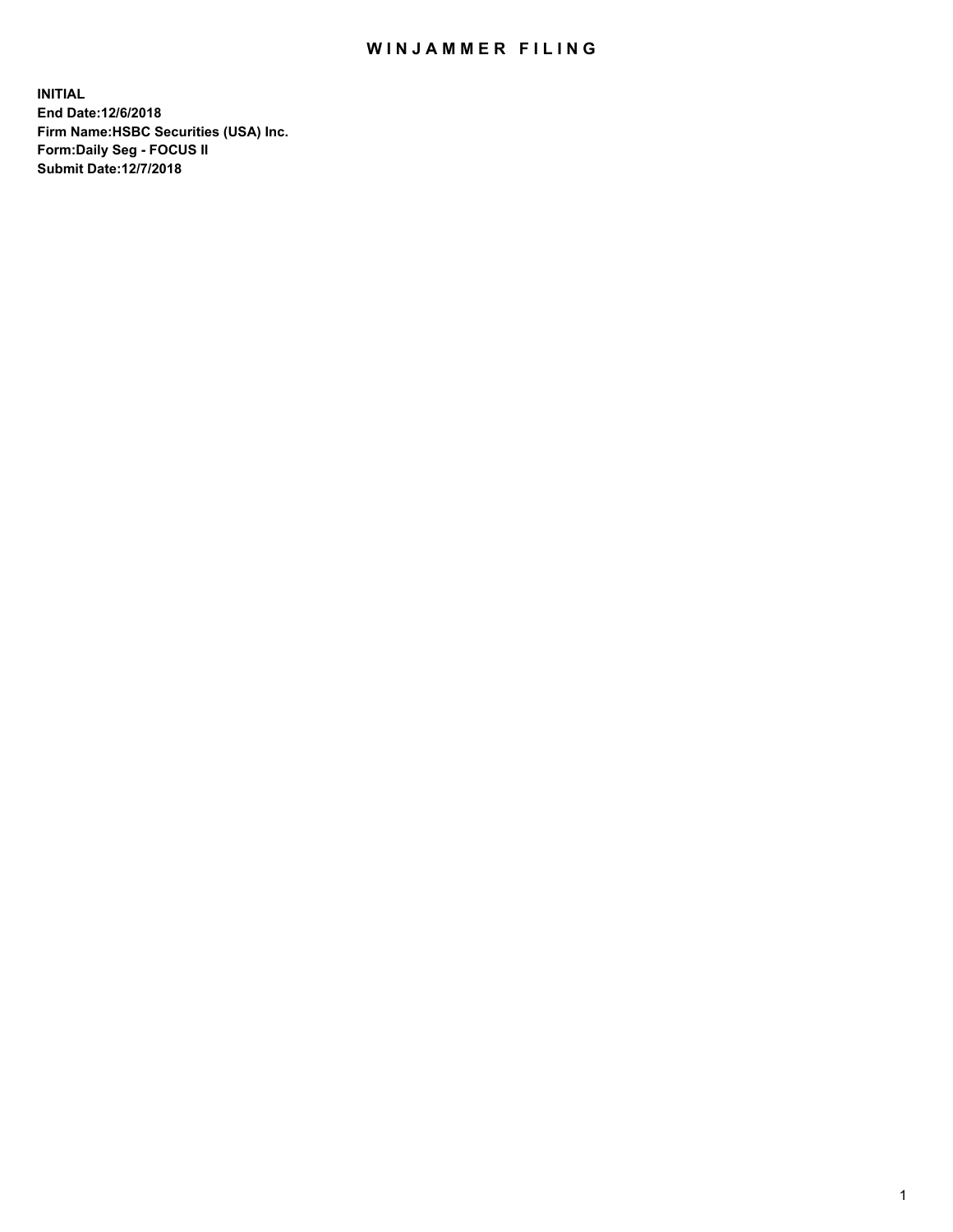**INITIAL End Date:12/6/2018 Firm Name:HSBC Securities (USA) Inc. Form:Daily Seg - FOCUS II Submit Date:12/7/2018 Daily Segregation - Cover Page**

| Name of Company                                                                                                                                                                                                                                                                                                                | <b>HSBC Securities (USA) Inc.</b>                           |
|--------------------------------------------------------------------------------------------------------------------------------------------------------------------------------------------------------------------------------------------------------------------------------------------------------------------------------|-------------------------------------------------------------|
| <b>Contact Name</b>                                                                                                                                                                                                                                                                                                            | <b>Michael Vacca</b>                                        |
| <b>Contact Phone Number</b>                                                                                                                                                                                                                                                                                                    | 212-525-7951                                                |
| <b>Contact Email Address</b>                                                                                                                                                                                                                                                                                                   | Michael.Vacca@us.hsbc.com                                   |
| FCM's Customer Segregated Funds Residual Interest Target (choose one):<br>a. Minimum dollar amount: ; or<br>b. Minimum percentage of customer segregated funds required:% ; or<br>c. Dollar amount range between: and; or<br>d. Percentage range of customer segregated funds required between:% and%.                         | 109,000,000<br><u>0</u><br>0 <sub>0</sub><br>0 <sub>0</sub> |
| FCM's Customer Secured Amount Funds Residual Interest Target (choose one):<br>a. Minimum dollar amount: ; or<br>b. Minimum percentage of customer secured funds required:% ; or<br>c. Dollar amount range between: and; or<br>d. Percentage range of customer secured funds required between: % and %.                         | 25,000,000<br><u>0</u><br>0 <sub>0</sub><br>0 <sub>0</sub>  |
| FCM's Cleared Swaps Customer Collateral Residual Interest Target (choose one):<br>a. Minimum dollar amount: ; or<br>b. Minimum percentage of cleared swaps customer collateral required:% ; or<br>c. Dollar amount range between: and; or<br>d. Percentage range of cleared swaps customer collateral required between:% and%. | 100,000,000<br><u>0</u><br>0 <sub>0</sub><br>00             |

Attach supporting documents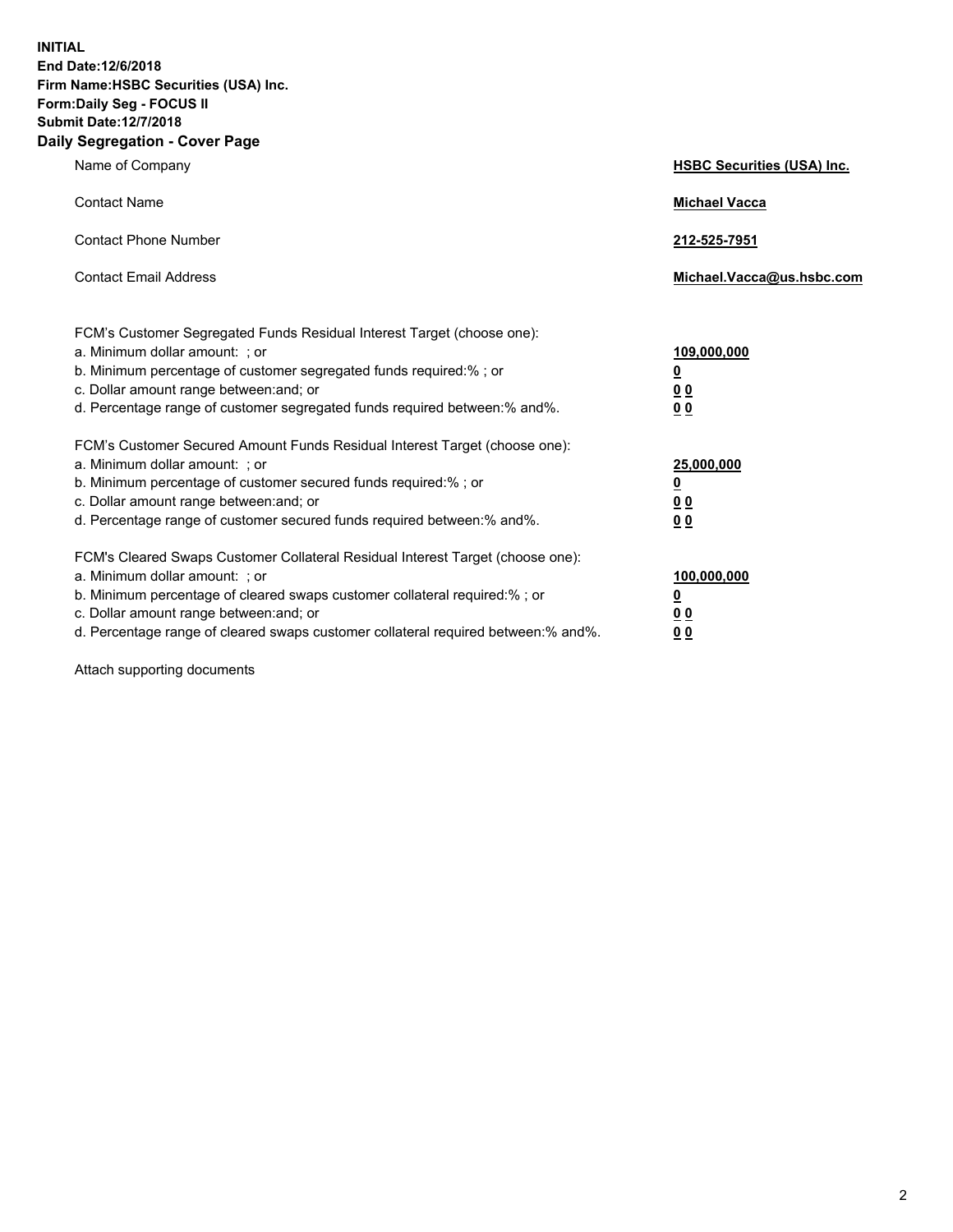**INITIAL End Date:12/6/2018 Firm Name:HSBC Securities (USA) Inc. Form:Daily Seg - FOCUS II Submit Date:12/7/2018 Daily Segregation - Secured Amounts** Foreign Futures and Foreign Options Secured Amounts Amount required to be set aside pursuant to law, rule or regulation of a foreign government or a rule of a self-regulatory organization authorized thereunder **0** [7305] 1. Net ledger balance - Foreign Futures and Foreign Option Trading - All Customers A. Cash **37,019,250** [7315] B. Securities (at market) **58,393,368** [7317] 2. Net unrealized profit (loss) in open futures contracts traded on a foreign board of trade **29,580,121** [7325] 3. Exchange traded options a. Market value of open option contracts purchased on a foreign board of trade **0** [7335] b. Market value of open contracts granted (sold) on a foreign board of trade **0** [7337] 4. Net equity (deficit) (add lines 1. 2. and 3.) **124,992,739** [7345] 5. Account liquidating to a deficit and account with a debit balances - gross amount **658,408** [7351] Less: amount offset by customer owned securities **-657,824** [7352] **584** [7354] 6. Amount required to be set aside as the secured amount - Net Liquidating Equity Method (add lines 4 and 5) **124,993,323** [7355] 7. Greater of amount required to be set aside pursuant to foreign jurisdiction (above) or line 6. **124,993,323** [7360] FUNDS DEPOSITED IN SEPARATE REGULATION 30.7 ACCOUNTS 1. Cash in banks A. Banks located in the United States **39,877,748** [7500] B. Other banks qualified under Regulation 30.7 **0** [7520] **39,877,748** [7530] 2. Securities A. In safekeeping with banks located in the United States **17,707,178** [7540] B. In safekeeping with other banks qualified under Regulation 30.7 **29,743,050** [7560] **47,450,228** [7570] 3. Equities with registered futures commission merchants A. Cash **0** [7580] B. Securities **0** [7590] C. Unrealized gain (loss) on open futures contracts **0** [7600] D. Value of long option contracts **0** [7610] E. Value of short option contracts **0** [7615] **0** [7620] 4. Amounts held by clearing organizations of foreign boards of trade A. Cash **0** [7640] B. Securities **0** [7650] C. Amount due to (from) clearing organization - daily variation **0** [7660] D. Value of long option contracts **0** [7670] E. Value of short option contracts **0** [7675] **0** [7680] 5. Amounts held by members of foreign boards of trade A. Cash **2,303,149** [7700] B. Securities **40,686,190** [7710] C. Unrealized gain (loss) on open futures contracts **29,580,121** [7720] D. Value of long option contracts **0** [7730] E. Value of short option contracts **0** [7735] **72,569,460** [7740] 6. Amounts with other depositories designated by a foreign board of trade **0** [7760] 7. Segregated funds on hand **0** [7765] 8. Total funds in separate section 30.7 accounts **159,897,436** [7770] 9. Excess (deficiency) Set Aside for Secured Amount (subtract line 7 Secured Statement Page 1 from Line 8) **34,904,113** [7380]

10. Management Target Amount for Excess funds in separate section 30.7 accounts **25,000,000** [7780]

11. Excess (deficiency) funds in separate 30.7 accounts over (under) Management Target **9,904,113** [7785]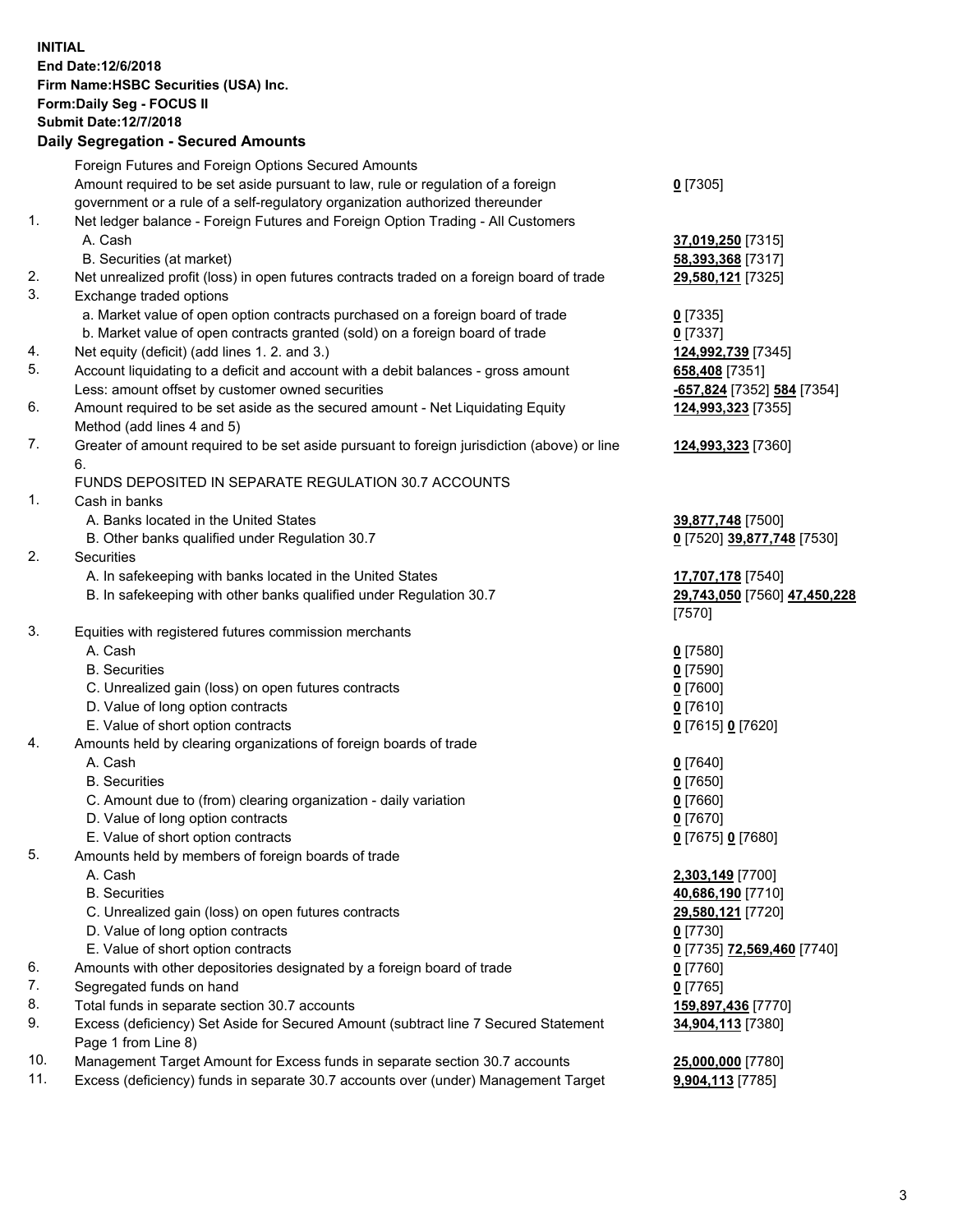|     | <b>INITIAL</b><br>End Date: 12/6/2018<br>Firm Name: HSBC Securities (USA) Inc.<br>Form: Daily Seg - FOCUS II<br><b>Submit Date:12/7/2018</b><br>Daily Segregation - Segregation Statement |                                 |
|-----|-------------------------------------------------------------------------------------------------------------------------------------------------------------------------------------------|---------------------------------|
|     | SEGREGATION REQUIREMENTS(Section 4d(2) of the CEAct)                                                                                                                                      |                                 |
| 1.  | Net ledger balance                                                                                                                                                                        |                                 |
|     | A. Cash                                                                                                                                                                                   | 319,427,923 [7010]              |
|     | B. Securities (at market)                                                                                                                                                                 | 1,301,872,779 [7020]            |
| 2.  | Net unrealized profit (loss) in open futures contracts traded on a contract market                                                                                                        | 73,948,624 [7030]               |
| 3.  | Exchange traded options                                                                                                                                                                   |                                 |
|     | A. Add market value of open option contracts purchased on a contract market                                                                                                               | 307,697,664 [7032]              |
|     | B. Deduct market value of open option contracts granted (sold) on a contract market                                                                                                       | -80,543,631 [7033]              |
| 4.  | Net equity (deficit) (add lines 1, 2 and 3)                                                                                                                                               | 1,922,403,359 [7040]            |
| 5.  | Accounts liquidating to a deficit and accounts with                                                                                                                                       |                                 |
|     | debit balances - gross amount                                                                                                                                                             | 1,120,072 [7045]                |
|     | Less: amount offset by customer securities                                                                                                                                                | -1,052,263 [7047] 67,809 [7050] |
| 6.  | Amount required to be segregated (add lines 4 and 5)                                                                                                                                      | 1,922,471,168 [7060]            |
|     | FUNDS IN SEGREGATED ACCOUNTS                                                                                                                                                              |                                 |
| 7.  | Deposited in segregated funds bank accounts                                                                                                                                               |                                 |
|     | A. Cash                                                                                                                                                                                   | 67,294,946 [7070]               |
|     | B. Securities representing investments of customers' funds (at market)                                                                                                                    | 49,999,941 [7080]               |
|     | C. Securities held for particular customers or option customers in lieu of cash (at                                                                                                       | 232,812,828 [7090]              |
|     | market)                                                                                                                                                                                   |                                 |
| 8.  | Margins on deposit with derivatives clearing organizations of contract markets                                                                                                            |                                 |
|     | A. Cash                                                                                                                                                                                   | 20,224,869 [7100]               |
|     | B. Securities representing investments of customers' funds (at market)                                                                                                                    | 288,303,749 [7110]              |
|     | C. Securities held for particular customers or option customers in lieu of cash (at<br>market)                                                                                            | 1,004,834,791 [7120]            |
| 9.  | Net settlement from (to) derivatives clearing organizations of contract markets                                                                                                           | 77,491,451 [7130]               |
| 10. | Exchange traded options                                                                                                                                                                   |                                 |
|     | A. Value of open long option contracts                                                                                                                                                    | 307,697,664 [7132]              |
|     | B. Value of open short option contracts                                                                                                                                                   | -80,543,631 [7133]              |
| 11. | Net equities with other FCMs                                                                                                                                                              |                                 |
|     | A. Net liquidating equity                                                                                                                                                                 | 17,324,646 [7140]               |
|     | B. Securities representing investments of customers' funds (at market)                                                                                                                    | $0$ [7160]                      |
|     | C. Securities held for particular customers or option customers in lieu of cash (at                                                                                                       | $0$ [7170]                      |
|     | market)                                                                                                                                                                                   |                                 |
| 12. | Segregated funds on hand                                                                                                                                                                  | 64,225,160 [7150]               |
| 13. | Total amount in segregation (add lines 7 through 12)                                                                                                                                      | 2,049,666,414 [7180]            |
| 14. | Excess (deficiency) funds in segregation (subtract line 6 from line 13)                                                                                                                   | 127,195,246 [7190]              |
| 15. | Management Target Amount for Excess funds in segregation                                                                                                                                  | 109,000,000 [7194]              |
| 16. | Excess (deficiency) funds in segregation over (under) Management Target Amount                                                                                                            | 18,195,246 [7198]               |

16. Excess (deficiency) funds in segregation over (under) Management Target Amount Excess